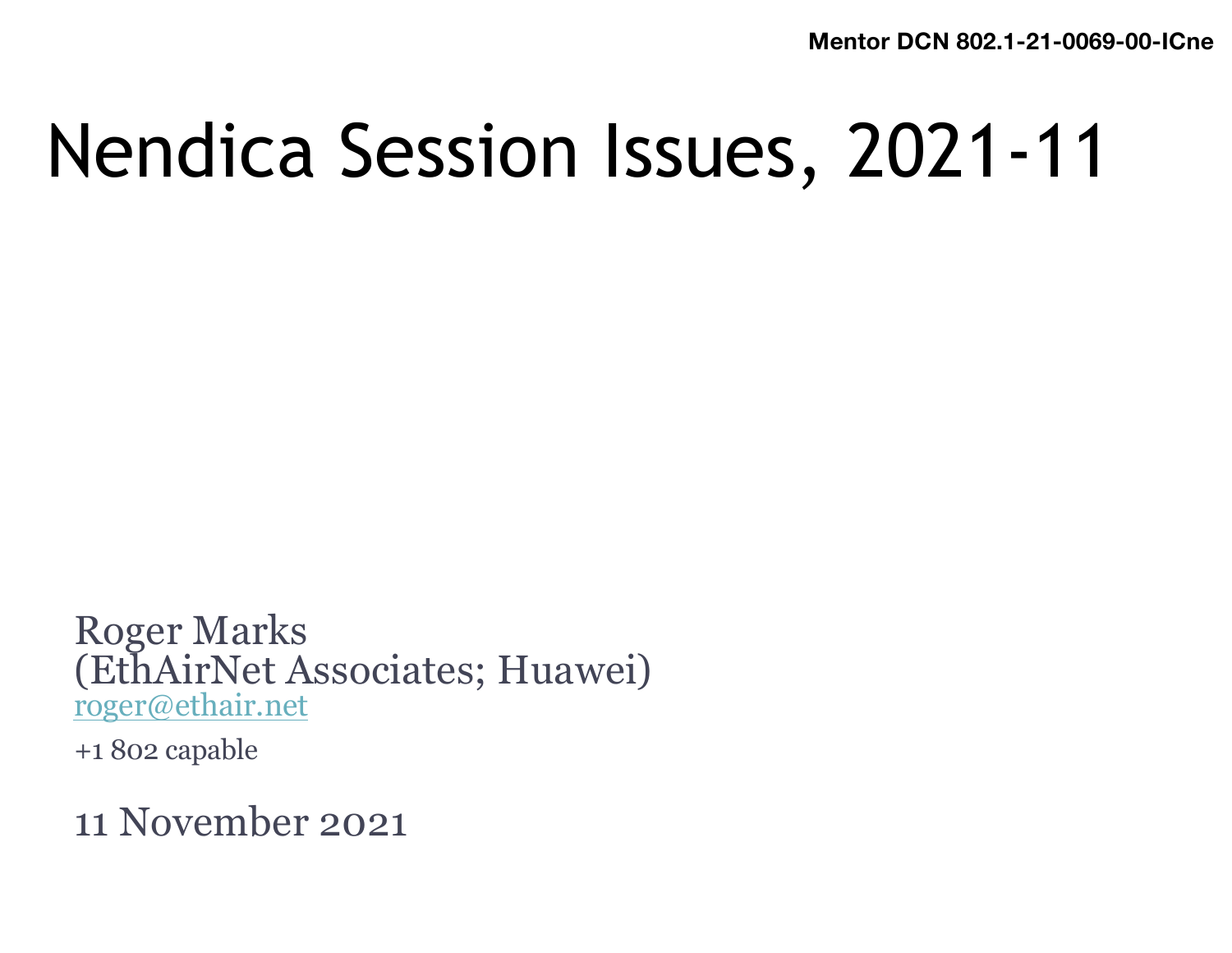## Nendica "Motivation and Goal"

#### • ICAID, Sept 2021 – Sept 2023

- The goal of this activity is to document emerging requirements and directions for IEEE 802 networks, identify commonalities, gaps, and trends not currently addressed by IEEE 802 standards and projects, and facilitate building industry consensus towards proposals to initiate new standards development efforts. Encouraged topics include enhancements of IEEE 802 communication networks and vertical networks as well as enhanced cooperative functionality among existing IEEE standards in support of network integration. Topics concerning higher-layer applications related to new standards development in the IEEE 802.1 Working Group are also specifically expected and encouraged. Findings related to existing IEEE 802 standards and projects are forwarded to the responsible working groups for further considerations.
- <https://standards.ieee.org/content/dam/ieee-standards/standards/web/governance/iccom/IC17-001-IE.pdf>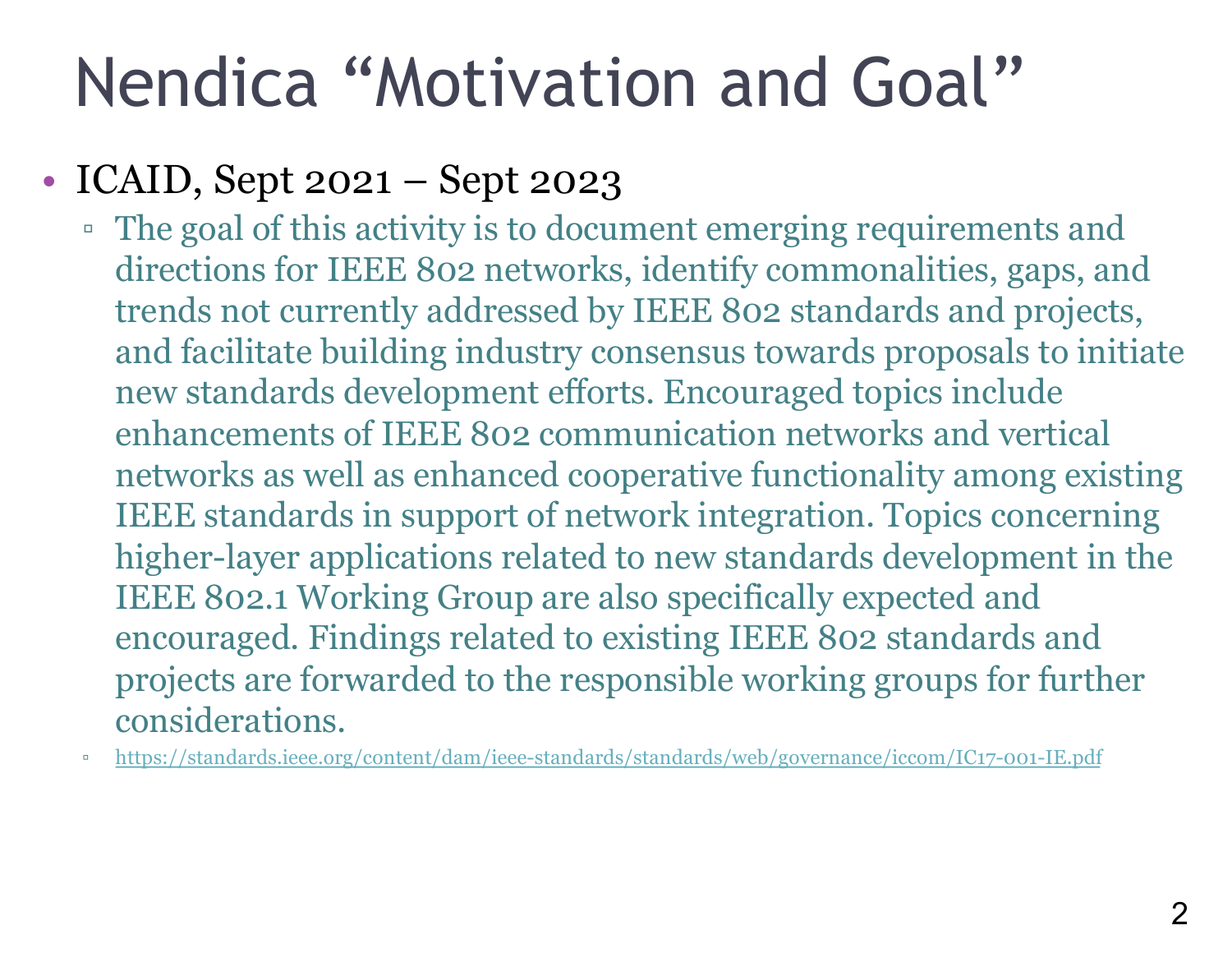## Nendica Overview

- Web site
	- https://1.ieee802.org/802-nendica/
- Voting
	- organized under 802.1 WG
	- no members; anyone attending may vote on all motions
- Document storage –mentor
	- [https://mentor.ieee.org/802.1/documents?is\\_group=ICne](https://mentor.ieee.org/802.1/documents?is_group=ICne)
- Mailing List
	- [STDS-802-NEND@LISTSERV.IEEE.ORG](mailto:STDS-802-NEND@LISTSERV.IEEE.ORG)
- Organization
	- Work Items to develop Nendica Reports for publication
	- Study Items for less formal activity, or for proposing a Work Item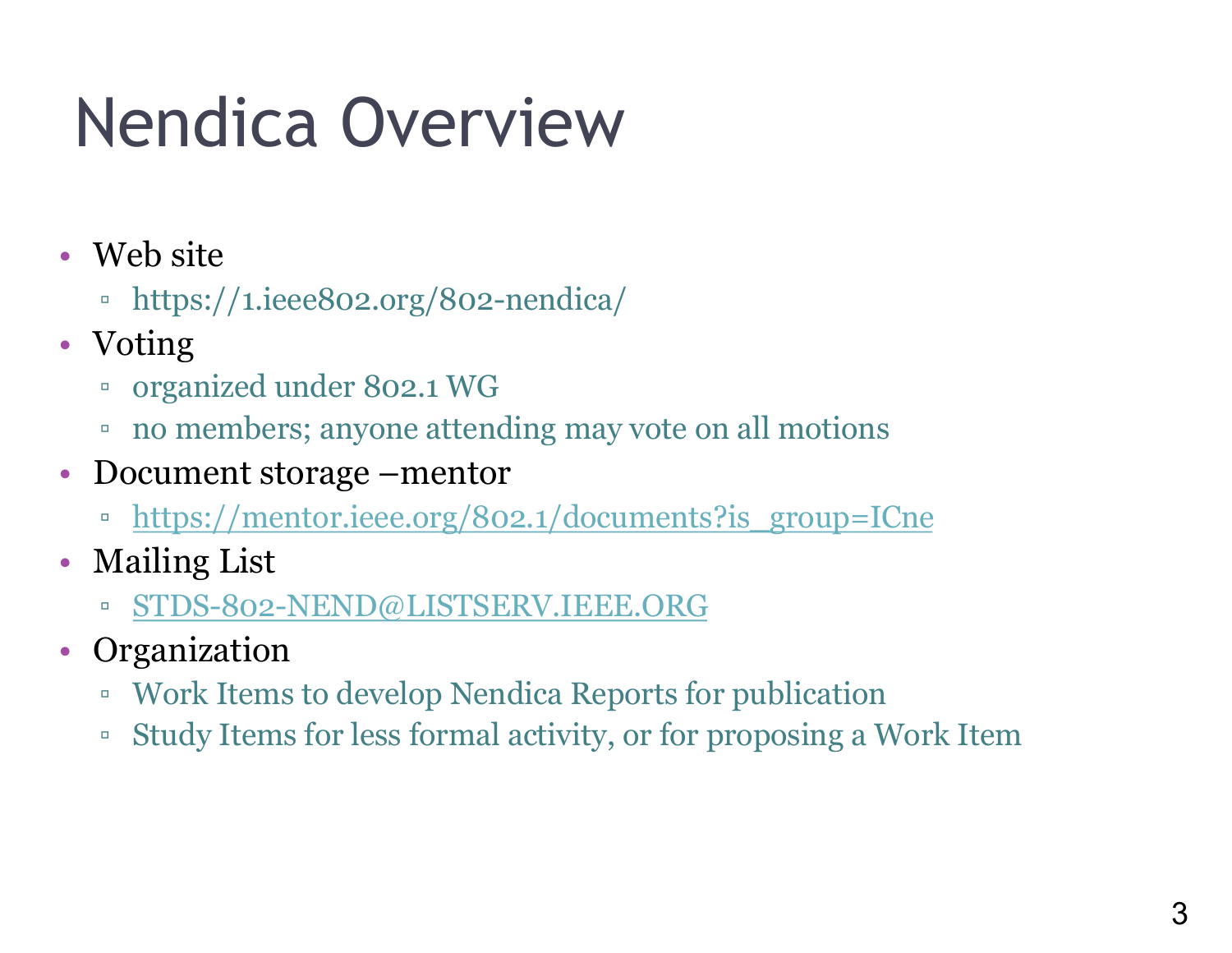#### Nendica Meetings

• Have been meeting Thursdays (09:00-11:00 ET)

| <b>Date</b>      | <b>Attendance</b> | <b>Date</b> | <b>Attendance</b> |
|------------------|-------------------|-------------|-------------------|
| 2021-11-11       |                   | 2021-09-09  | 17                |
| 2021-11-04       | 17                | 2021-09-02  | 12                |
| $2021 - 10 - 28$ | 15                | 2021-08-26  | 19                |
| 2021-10-21       | 14                | 2021-08-19  | <b>10</b>         |
| 2021-10-14       | 14                | 2021-08-12  | 14                |
| 2021-10-07       | 15                | 2021-08-05  | 23                |
| 2021-09-30       | 25                | 2021-07-29  | 11                |
| 2021-09-23       | 33                | 2021-07-22  | 13                |
| $2021 - 09 - 16$ | 20                | 2021-07-15  | 34                |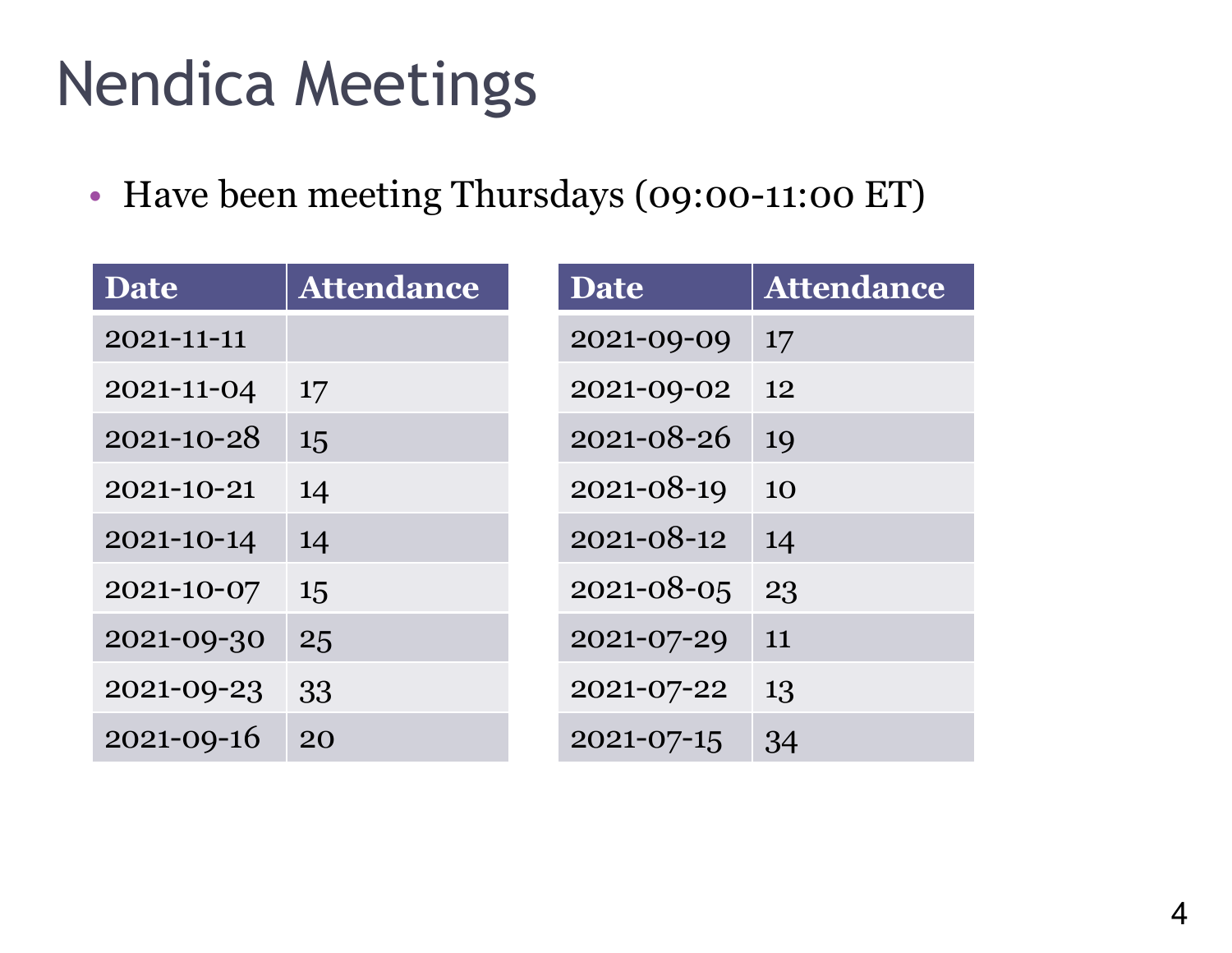### "802.1 Topics" in Nendica

- ICAID says "Topics concerning higher-layer applications related to new standards development in the IEEE 802.1 Working Group are also specifically expected and encouraged."
- on July 20, 2021, the IEEE 802.1 WG Chair notified the 802.1 WG Opening Plenary Meeting of:
	- "Migration towards vetting all new work in Nendica"
	- "Strong proposals can be directed to the TG/WG to initiate a PAR; Proposals needing more consensus can be further developed."
- Current Nendica approach to "802.1 Topics":
	- Topics come to Nendica from individuals (not formally "referred" by WG)
	- Nendica may report to WG or TG that it has completed vetting on a topic and anticipates that further progress should be considered in WG or TG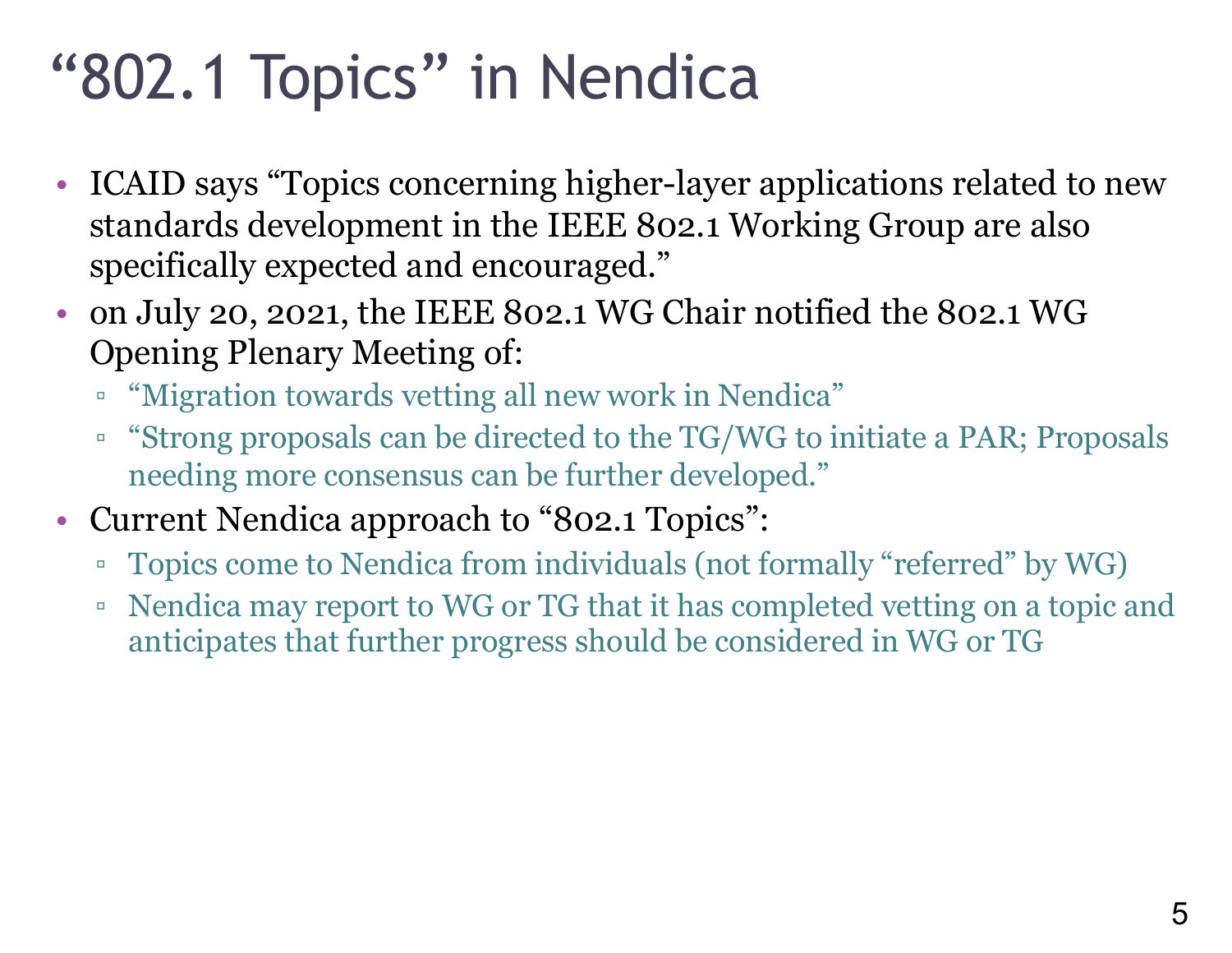#### Current/Recent Nendica Activity

- Study Item: "Cut-Through Forwarding in Bridges and Bridged Networks"
	- 2021-09-16: "*Nendica consensus is that further discussion should be brought to the 802.1 WG or a Task Group*."
- Study Item: "Evolved Link Layer Architecture [ELLA]"
- "802.1 Topics"
	- PFC Headroom (completed)
		- 2021-09-16: "*Nendica consensus is that further discussion should be brought to the 802.1 WG or a Task Group based on the PAR description in 802.1-21- 0052 (rev 00 or newer)*."
	- Pulsed Queuing and Multi-CQF
	- Source (Remote) PFC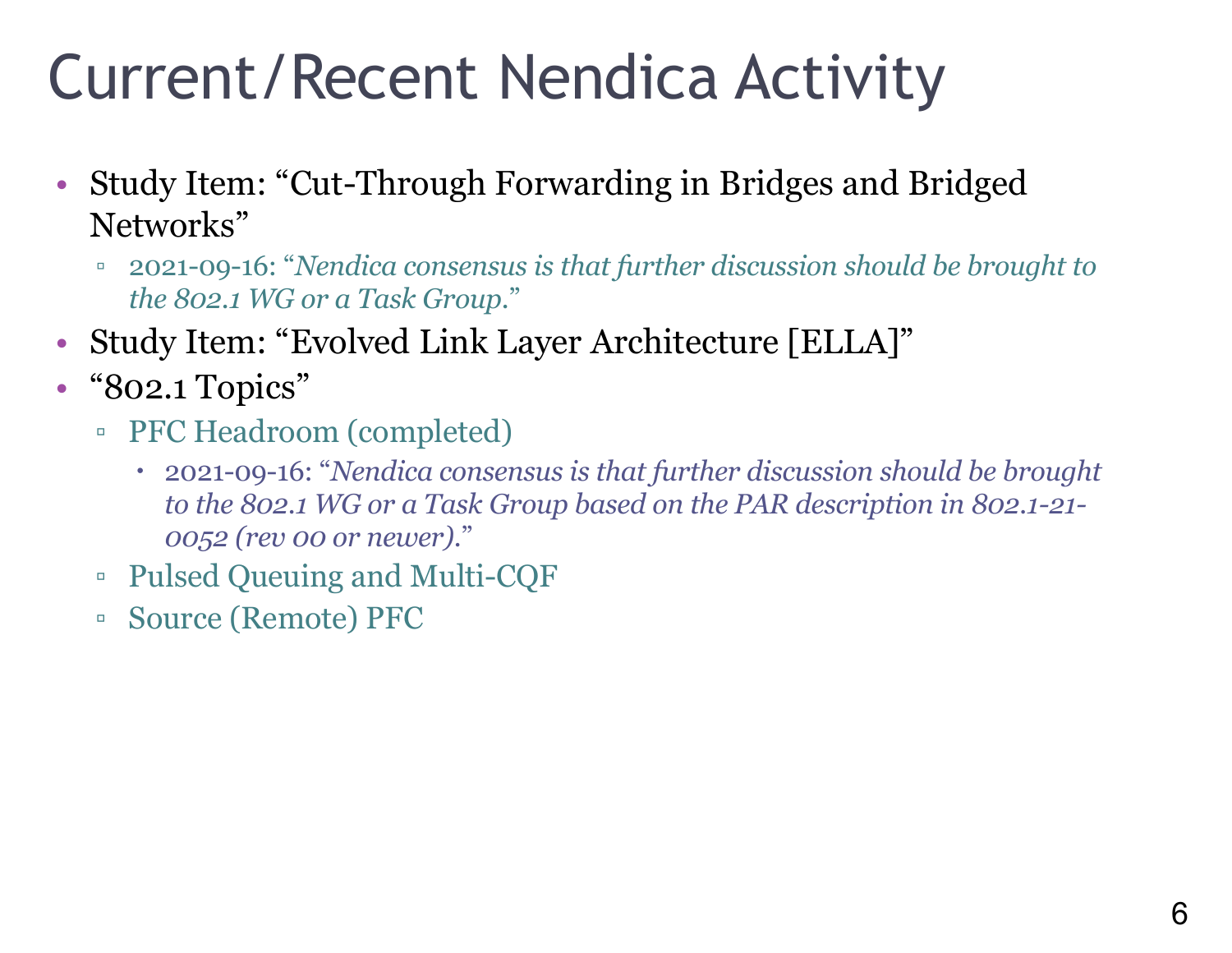# Nendica Meeting 2021-11-11

- Agenda
	- □ <https://1.ieee802.org/802-nendica-agenda-2021-11-11/>
- Update
	- News on 802.1 Technical Plenary
- Admin
	- Possible motion "to request meeting authorization on the same terms agreed 2021-07-20"
- CTF Study Item
	- discussion
- ELLA Study Item
	- Possible motion to authorize PAR development on IEEE Std 802 revision
- Pulsed Queuing and Multi-CQF
	- revised description document and preliminary PAR text
- Source (Remote) PFC update